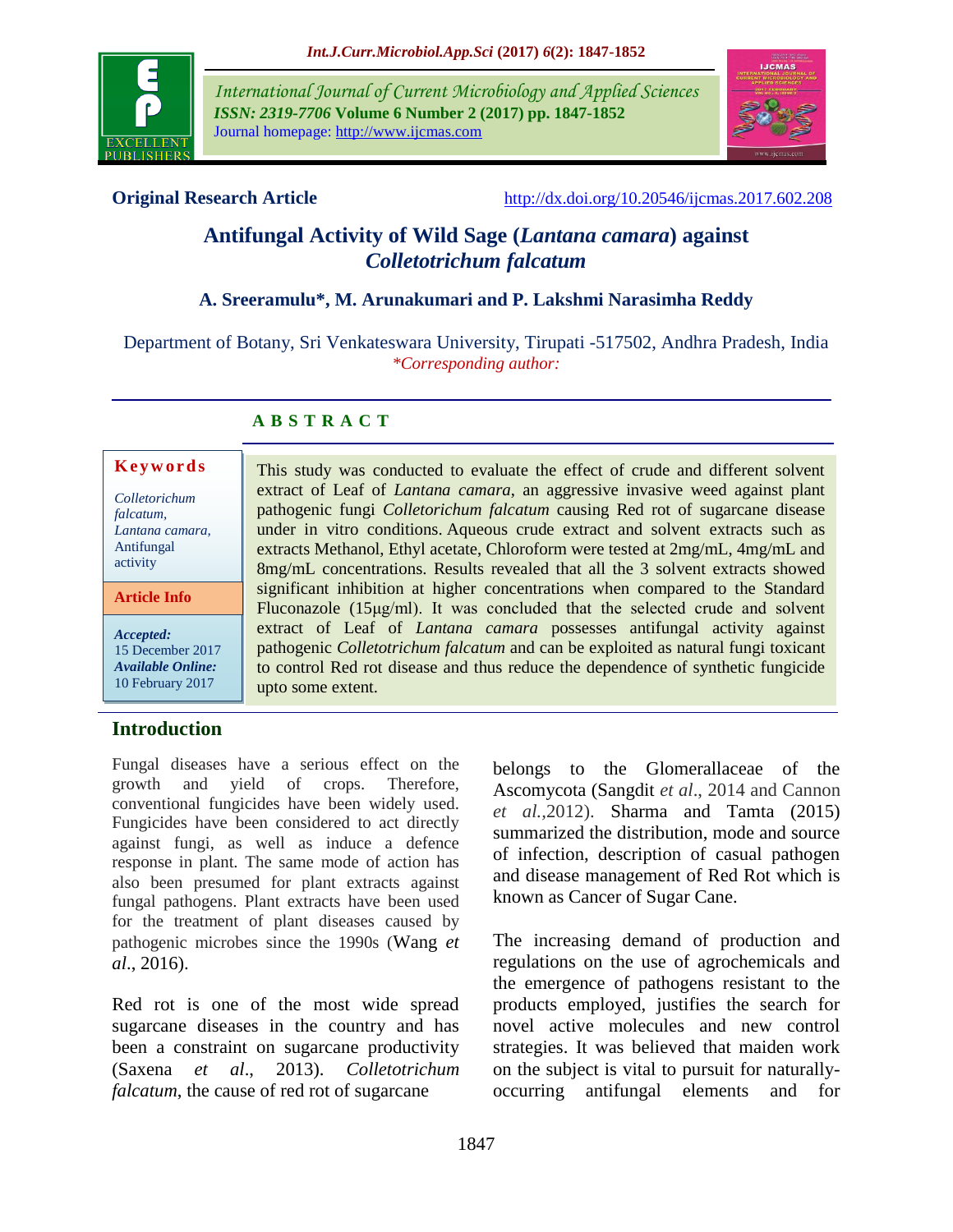auxiliary chemical and therapeutic research.

Invasive weed *Lantana camara* L*.* of family Verbenaceae is known for its vigorous growth with high fecundity and aggressive dominance, this weed threatens biodiversity so as a small solution to the problem, *Lantana camara* leaves were tested for its antifungal potentials and in search of finding a result to trace the natural fungal agent which can be used against Red Rot of Sugar cane caused by *Colletotrichum falcatum*.

### *Taxonomic Description*

*Lantana camara* L., Sp. Pl. 627.1757.

Citation: Hook. f., Fl. Brit. India 4: 562. 1885; Gamble, Fl. Pres. Madras 1087(761).1924.

Habitat : Introduced as ornamental plant and now naturalised as weed in India.

*Lantana camara* is highly distributed and widely naturalised in Chittoor District and became invasive (Madhava chetty, 2015).

A survey of literature reveals that there are many plants and different extracts which possess antifungal activity. Even though there is need for the potent antifungal agents to control the fungal plant pathogens. This study aims at the assessment of antifungal treatment which commonly grown plant species throughout India to encounter the effect of the *Colletotrichum* species. However, their activity for fungal control in commercial industrial crops has not been determined.

#### **Materials and Methods**

# **Preparation of the extracts**

Fresh plant leaf sample of *Lantana camara* were collected from Horsley Hills and some sites around Tirupati. Air dried at room temperature, powdered, divided into four

portions and extracted using water and organic solvents (Methanol,ethyl acetate and chloroform)according to standard extraction method developed by Harborne (1998) and modified method of Nath *et al*., (2013)Firstly, 20gof powdered plant sample was mixed thoroughly with the appropriate amount of solvent, left to stand for 24hours, and decanted. Then the liquid portions were filtered using a Buchner funnel. Filtrates from organic solvents were concentrated in vacuo using a rotary evaporator at temperature 40°C. Finally, all the residues from water extracts were freeze dried. The extractive yields were evaluated according to Mitta *et al*., (2014). The dry extracts were stored in vials and refrigerated at 4°C prior to antifungal test.

### **Collection, isolation and maintenance of the isolates**

Identification of the isolates was based on the morphological descriptions of *Colletotrichum falcatum* species outlined by Mordue (1971) and Sutton (1992).Acquisition of two Isolates viz; SRM/*Cf*-01-15 and SRM/*Cf*-02-16 were isolated from the red rot infected stalks of different sites in Piler and Palamner region of Chittoor District, Andhra Pradesh. Cross checked with the Mycobank Accession: *Colletotrichum falcatum* Went, Archief voor de Java Suikerindustrie 1: 265 (1893) [MB#157602].

The collected stalks were surface sterilized, and the infected parts of the internodal tissues were taken out with the help of a cork borer.

# **Antifungal activity of plant extracts on the mycelial growth of test fungi**

Agar well diffusion method followed according to El-Khateeb *et al*., (2013). And Spectrophotometric assay according to Ahmed *et al.*, (2012). Extracts were dissolved in Dimethyl sulphoxide (DMSO)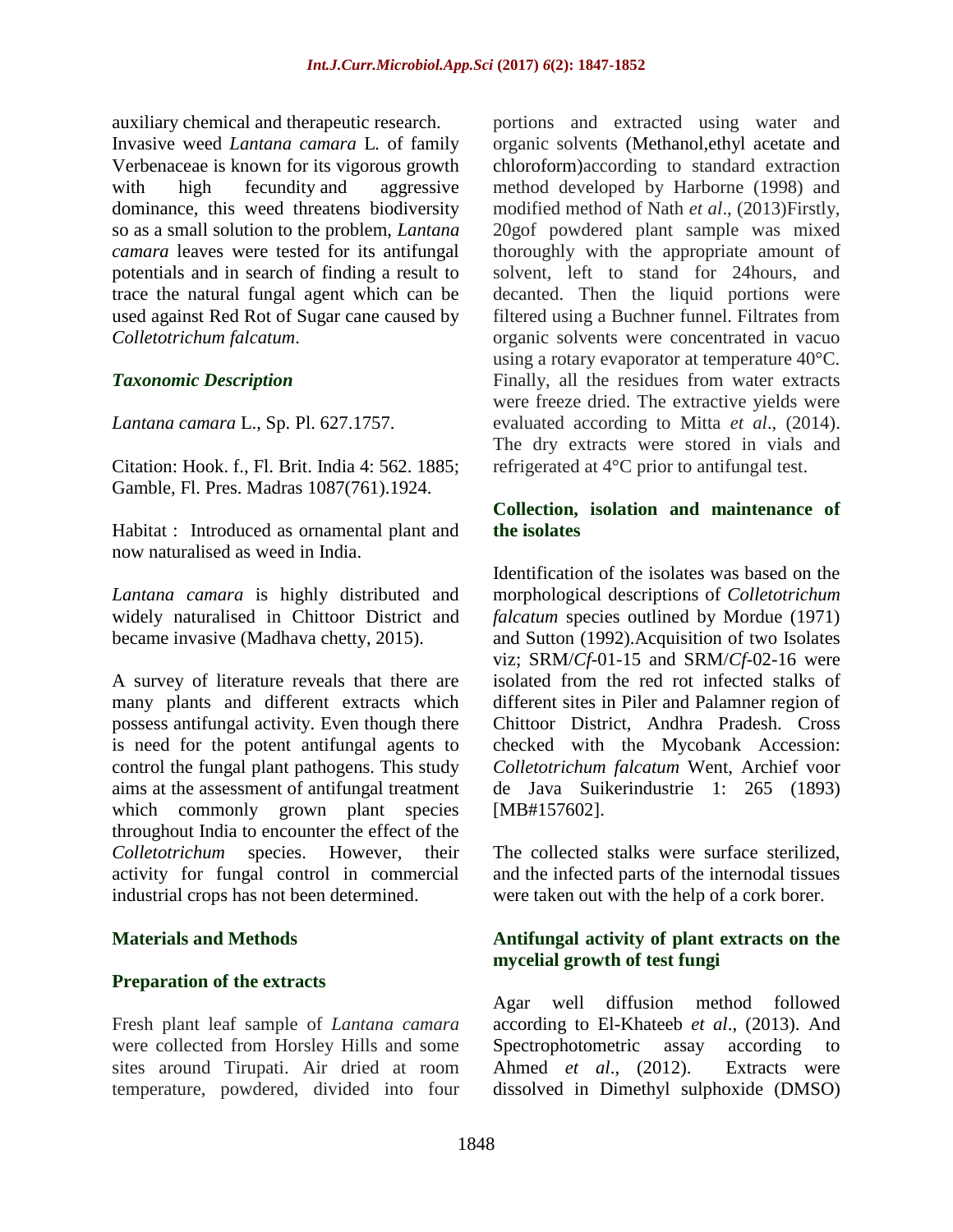and added to PDA medium immediately before it was poured into Petri dishes (9cm diameter) at 40–45°C to obtain a series of concentrations (2,4 and 8 mg/mL). Control plates were treated with DMSO alone, and three replicates per treatment were used. Plates were incubated at  $25 \pm 2$ °C. Colony growth diameter was measured after the fungal growth in the control treatment had completely covered Petri dishes (El-Khateeb *et al*., 2013).

A blank well impregnated with Dimethyl sulphoxide (DMSO<sub>4</sub>) and Distilled water was used as negative control and Fluconazole (15μg/ml) as positive control. The plates were then incubated at 37°C for 24 hrs. The antifungal activity was assessed by measuring the zone of inhibition. The relative antifungal activity of the extract was calculated by comparing its zone of inhibition with the standard drugs (Karthikeyan *et al*.,2016). Pathological assay was done according to the plug method according to the methodology followed by Saxena *et al*.,(2013).

The suspensions were adjusted by spectrophotometric method, adding saline solution, to reach the value of 0.5 in the McFarland scale corresponding to a final concentration of  $3.0 \pm 2.0 \times 10^6$  cells/ mL.

Fungal colony diameter of treatments and control sets were measured and percentage of mycelial inhibition was calculated using the following formula:

Percentage of mycelial inhibition =  $\overline{C} - \overline{T}$  / C] x 100. Where, C and T are the growth diameter (mm) in control and treatment respectively. The minimum and maximum values were 0% and 100%.The Minimum inhibitory concentration (MIC) and Minimal fungicidal concentrations (MFC) were estimated according to the methodology followed by Rachuonyo *et al*., (2016).

### **Results and Discussion**

Crude plant extracts, posses a mixture of active and nonactive compounds, provide many advantages as antimicrobial agents. The first is their natural origin, which seems much safer for consumers and the environment; second, they are at low risk for resistance development of pathogenic fungi; third, they represent a rich source of potential bioactive compounds. As various modes of action exist in different extract, it is difficult for pathogens to develop resistance to such a mixture of components. Therefore, the development of management strategies to replace or supplement synthetic fungicides with natural bioactive products is desirable (Kosanic *et al*., 2016 and Wang *et al*., 2016). Hence, this study was conducted with objective of determining the in vitro effect of plant extracts on conidial germination, mycelial growth of *Colletotrichum falcatum* and their efficacy against the development of pre and postharvest Red Rot Disease.

Previously we have studied on Red strip, Red rot and Rust on Sugar cane leaf has been spotted out in Rayalaseema (Hare Kondaiah and Sreeramulu, 2014 a & b). In continuation of the research on Sugar cane disease we focussed on the Red Rot caused by *Colletotrichum falcatum*.

Previous workers have done research on Antifungal activity and on Plant pathogenic fungi. El-Khateeb *et al*., (2013). evaluated the antifungal activity of leaf extracts of various plant species (Thompson seedless grape (*Vitis vinifera* cv. Sultana),flame seedless grape (*Vitis vinifera* cv. Roumy Ahmer), Zizyphus (*Zizyphus spina-christi* cv. Willd), Pomegranate (*Punica granatum* cv. Baladi) and Fig (*Ficus carica* cv. Sultani) against five plant pathogenic fungi viz. *Alternaria solani, Botrytis cinerea, Botrytis fabae, Fusarium oxysporum* and *Fusarium*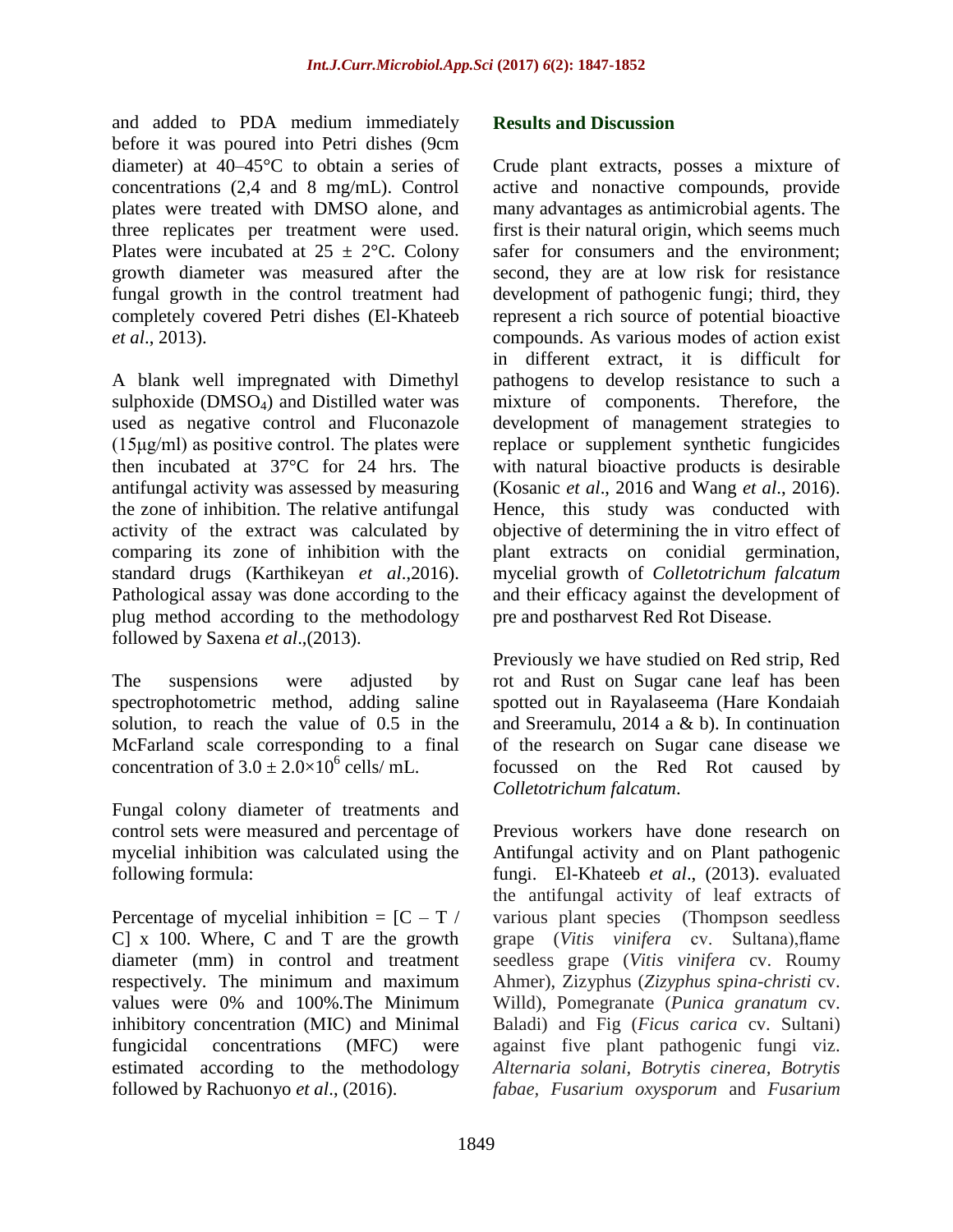*solani* under *in vitro* conditions with phytochemical screening and HPLC analysis. Manoorkar and Gachande (2014) evaluated antifungal activity of some medicinal plant extracts (*Ocimum sanctum*, *Mentha arvensis*, *Cymbopogon citratus*, *Eucalayptus globulus*, *Tridax procumbens)* against some storage seed borne fungi (*Aspergillius niger, A. flavus, A. terreus, A. fumigatus, Pencillium citrinum, Fusarium oxysporum, Alternaria alternata, Curvularia lunata*) of Groundnut.

# **Extractive Yield (g)**

The Extractive yield for 20 gms of the different extracts are given in Table-1. Methanolic extract showed highest Extractive yield (3.2g) and Ethyl acetate extract (1.8g) showed minimum yield

# **Antifungal Activity**

Different extracts (Crude Aqueous, Methanolic, Ethyl acetate and chloroform) of *Lantana camara* leaf were investigated for their antifungal activity and minimum fungal concentrations (MFCs) against *Colletotrichum falcatum*.

A visual estimation of the growth and spore formation of the tested fungi species using a 0-10 scale (with the lower score being most effective) was used at 4, 8 and 16 days after incubation. Since colony growth of the fungi was not a regular circle. The mean diameter (average of the longest and the shortest diameter of the same colony) was calculated and the fungi toxicity was recorded in terms Table 1 of percentage colony inhibition.

The solvent extracts differed significantly with regard to their susceptibility to plant extract. The Minimum inhibitory concentration (MIC) for crude aqueous extract was found to be less than minimum dose (2mg/mL). But for other extracts (Methanol, Ethyl acetate and Chloroform) the MIC is found to be more than minimum dose.MIC is 4mg/mL for Solvent extracts.

Minimal fungicidal concentrations (MFC) is 8 mg/mL for Crude Aqueous extract. The percentage of Inhibition is higher at 8mg/mL when compared with 2mg/mL and 4mg/mL. MFC for solvent extracts is 2mg/mL.

When *C.falcatum* were treated with a low concentration of LCE, only indistinct growth inhibition occurred (Table 1). When LCE concentration was increased, the growth of *C.falcatum* was inhibited gradually, indicating that LCE inhibited the fungal growth in a dose-dependent manner. Increase in the concentrations of polar solvents LCE impaired both cell integrity and viability. The diameter of the fungi plaque growing on the control plate had reached up to  $4.2 \pm 1.5$  cm after a 36-hour culture, but no change took place on the treated plate.

Three of Four extracts were effective against the phytopathogenic fungi at lower dosage taken. *Colletotrichum falcatum,* extracts were strongly active and showed fungistatic and fungicidal activities against the phytopathogenic fungi with minimal inhibitory concentration. Some stimulated, others inhibited or had no effect.

Further work is needed to isolate and characterize the active agents and their mode of action, in addition to studies on economic and dosage of *L.camara* extract, its frequency and timing of application as a fungicide in the field or as natural preservatives. We recommend further research on pathogenic fungi against weeds, which greatly helps us to find biological control agents and the search for a natural substitute with antifungal activity has been encouraged.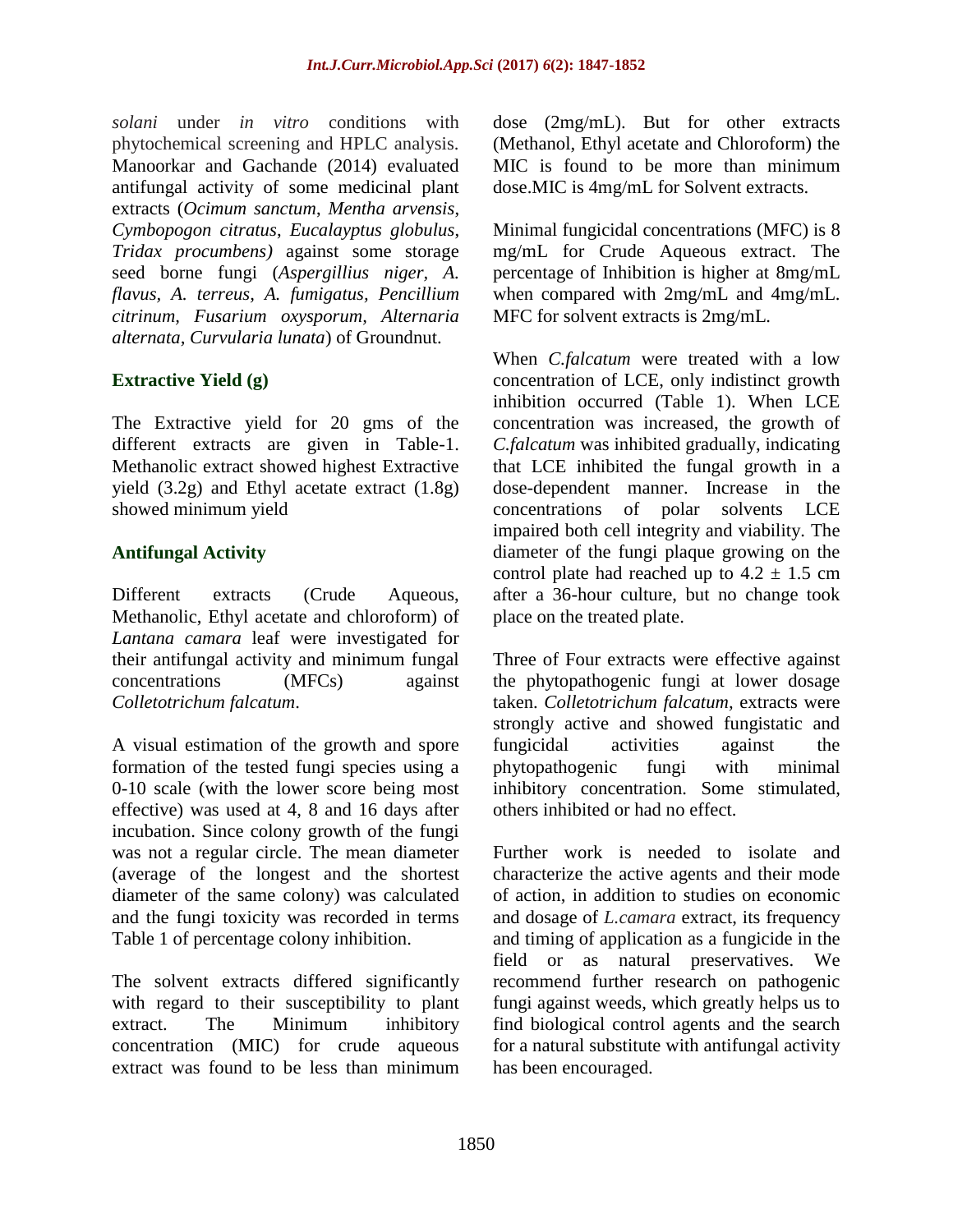| Extract       | E.Y | Zone of Inhibition $(\%)$ |                  |                  |               |                  |            |
|---------------|-----|---------------------------|------------------|------------------|---------------|------------------|------------|
|               | (g) | 2mg/mL                    | 4mg/mL           | 8mg/mL           | Control       | <b>MIC</b>       | <b>MFC</b> |
| Crude Aq.     | 2.6 | $08 \pm 1.68$             | $14.04 \pm 1.29$ | $37.21 \pm 0.42$ | $90 \pm 0.00$ | >2mg/mL          | 8mg/mL     |
| Methanol      | 3.2 | $18 \pm 0.21$             | $38.60 \pm 0.55$ | $72.50 \pm 1.71$ | $88 \pm 0.00$ | $\langle 2mg/mL$ | 2mg/mL     |
| Ethyl acetate | 1.8 | $20 \pm 1.86$             | $35.25 \pm 0.49$ | $57.77 \pm 0.90$ | $87 \pm 0.00$ | $\langle 2mg/mL$ | 2mg/mL     |
| Chloroform    | 2.6 | $17 \pm 0.38$             | $37.21 \pm 0.72$ | $60.90 \pm 0.72$ | $92 \pm 0.00$ | $\langle 2mg/mL$ | 2mg/mL     |

**Table.1** Effect of leaves extract on mycelial growth of tested fungi *Colletotrichum falcatum*

In conclusion, according to obtained resultsin this investigation at preliminary level, we suggest that invasive weed *Lantana camara* leaf has proved to be a highly active antifungal agent, which implies that *L.camara*crude aqueous leaf extract at minimal dose and solvent extract at higher may be effective in the control of fungal pathogen *colletortichum falcatum*, and such natural products would represent a sustainable alternative to the use of synthetic fungicides. We also believe that extracts of plants belonging to weed community may give a strong alternate to the synthetic chemicals. Application in large scales in pre- and postharvest periods, could have considerable economic benefits.

# **Acknowledgments**

The authors are thankful to the Department of Botany, Sri Venkateswara University, Tirupati for providing the necessary facilities.

# **References**

- Ahmed M, Djebli N, Aissat S, Meslem A, Bacha S (2012). The Influence of Botanical Origin and Physico-chemical Parameters on the Antifungal Activity of Algerian Honey. Journal of Plant Pathology & Microbiology.3(5):132.
- Cannon PF, Damm U, Johnston PR, Weir BS (2012). *Colletotrichum* – current status and future directions. Studies in Mycology.73(1):181-213.
- El-Khateeb AY, Elsherbiny EA, Tadros LK, Ali SM, Hamed HB (2013). Phytochemical

Analysis and Antifungal Activity of Fruit Leaves Extracts on the Mycelial Growth of Fungal Plant Pathogens. Journal of Plant Pathology & Microbiology. 4:199

- Harborne JB. (1998) Phytochemical Methods: A Guide to Modern Techniques of Plant Analysis. Springer Science & Business Media.
- Hare Kondaiah R and Sreeramulu A (2014a). A Survey on Bacterial Diseases of crop and Non-crops of Cuddapah District, Andhra Pradesh, India. International Journal of Current Microbiology and Applied Sciences. 3(8): 1095-1100.
- Hare kondaiah R and Sreeramulu A(2014b). Survey on fungal diseased Crops in Cuddapah district of Andhra Pradesh. Indian Journal of Fundamental and Applied Life Sciences.4 (1): 244-25
- Karthikeyan R, Sai Koushik O, Kumar PV (2016). Isolation, Characterisation and Antifungal Activity of β-Lapachone from *Tecomaria capensis* (Thunb.) Spach Leaves. Medicinal & Aromatic Plants. 5(3): 239.
- Kosanic M, Rankovic B, Rancic A, Stanojkovic T (2016). Evaluation of metal concentration and antioxidant, antimicrobial, and anticancer potentials of two edible mushrooms *Lactarius deliciosus* and *Macrolepiota procera*. Journal of Food and Drug Analysis. 24(3):477–484.
- Mitta MN, Sankara Rao M, Ramesh L and Madhava Chetty K. (2014). Phyto-Chemical Evaluation and Anti-oxidant potentiality of Cycas beddomei Dyer Male cone aqueous Extract. International Journal of Drug Development &